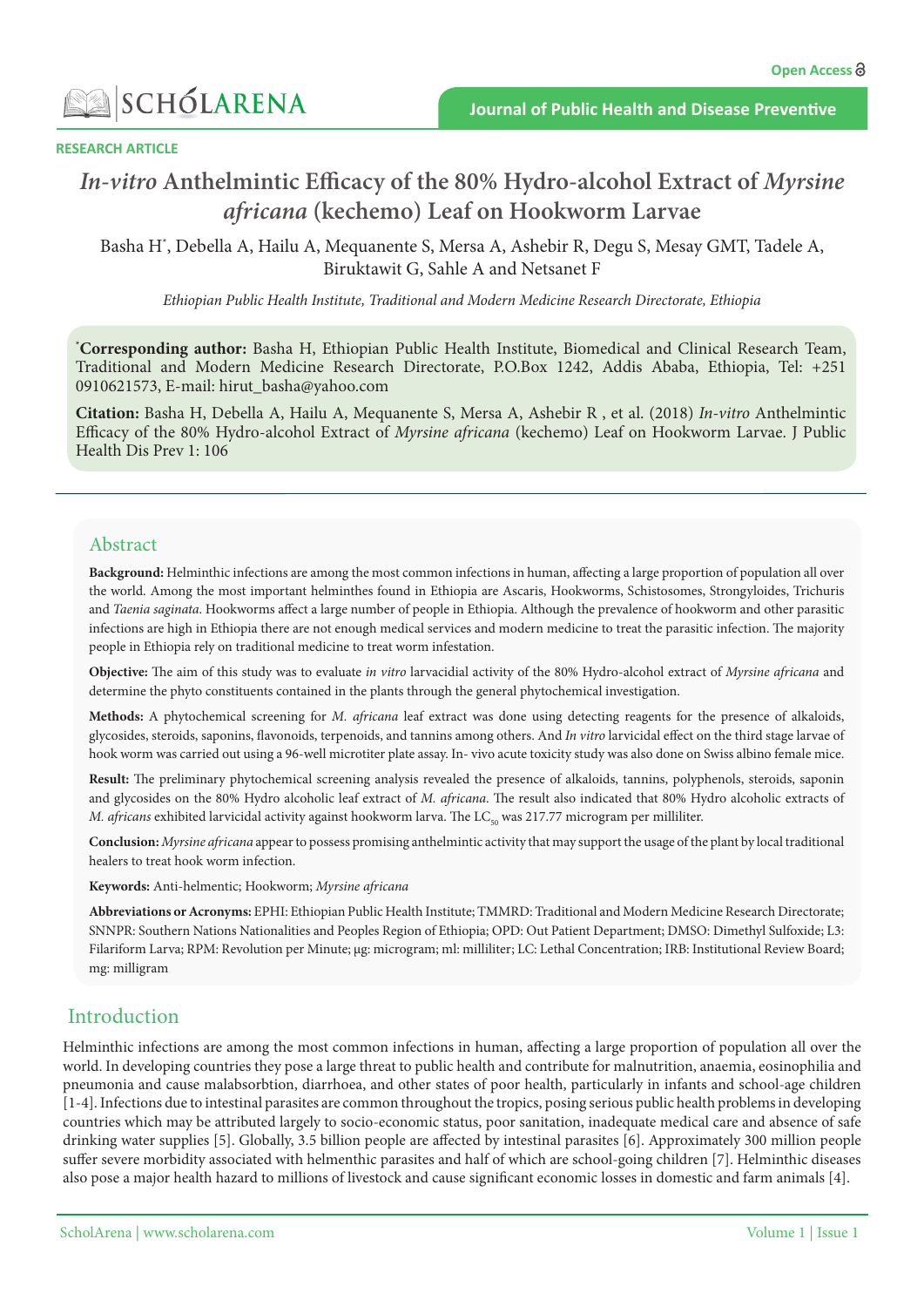A study reported that the prevalence of intestinal parasitic infections in developing countries is almost twice those of developed countries [8]. With their high prevalence in Ethiopia, Parasitic helminthic infections cause serious public health problems [9]. More than half million visits of OPD in the country were due to intestinal parasitic infections [6]. Ascaris, Hookworms, Schistosome, Strongyloides, Trichuris and *Taenia saginata* are among the most important helminthes found in Ethiopia. Hookworms affect a large number of people in our country [10].

The intensive use of anthelmintics for the control of helminthic infections has resulted in the development of anthelmintic resistance, which has become a major practical problem in many countries [11]. The high prevalence of intestinal parasitic infections, the lowering efficacy of current chemotherapies due to the appearance of resistant species inadequate medical services, unaffordablity and inaccessibility of modern anthelmentics particularly to the rural population have awakened the interest of medicinal plants as an alternative medicine for control of these parasites [11-15]. Thus, an urgent need for the investigation and development of effective, safer, inexpensive anti-helmenthic drugs from medicinal plants is very crucial [16-17]. Around 80% 0f the Ethiopian population relies on plant derived remedies to satisfy their health care needs [18]. Traditional herbal remedies such as the seeds of Embelia schimperi (Enkoko in Amharic ), Maesa lanceolata (Kelewa in Amharic), Hagenia abyssinica, the bulb of oxalis anthelmintica (Michamcho in Amharic), the berries of *Myrsine africana* (Kechemo in Amharic) and the roots of *Punica* granatum (roman in Amharic) etc have been used in treating tapeworm infestations for ages [6].

Myrsine africana is selected for the current study. This plant belong to the Myrsinaceae family that has been used traditionally by many of the country's ethnic groups for treating various ailments such as tape worm [6,19]. Myrsine family, is a rather large family from the order Ericales. It is composed of more than 1000 species in over 30 genera worldwide. It is a widespread family belonging to temperate to tropical climates extending north to Europe, Siberia, Japan, Mexico, and Florida and south to New Zealand, South America, and South Africa<sup>[16]</sup>. *Myrsine africana* found in different parts of Ethiopia: Tigray, Gondar, Gojam, Wello, Arsi, Shewa, Welega, Kefa, Sidamo, Bale and Hararge [20]. People mix Myrsine africana dry leave powder with honey and take it orally to treat round worm and tapeworm.

Thus, the present study is intended to evaluate the *in vitro* larvicidal activity of the 80% Hydro alcoholic extract of Myrsine africana on hookworm larvae and identify the phytoconstitutents contained in it.

# Materials and Methods

# Drugs and Chemicals:

Albendazole are used as a standard drug (as positive control) during the experimental protocol and 1% DMSO was used as negative control. All the chemicals and reagents used are laboratory and analytical grade.

#### Plant material collection:

The fresh leaves of Myrsine africana were collected from Jimma zone located 352.4km from Addis Ababa. The plant material was identified and authenticated by a taxonomist at the Traditional and Modern Medicine Research Directorate (TMMRD) of the Ethiopian Public Health Institute (EPHI). A voucher specimen (No-2177) was deposited for future reference.

# Plant parts preparation and extraction:

The plant leaves were washed with running tap water, dried in open air and ground to powder for extraction. Two hundred grams of Myrsine africana powdered leaves were extracted with 80% Methanol using an electrical shaker for three consecutive days. The extract was filtered using what man number 1 filter paper and concentrated by evaporation using rotary vaporizers under reduced pressure at a temperature of 40-45 °C. The filtrate obtained was then dried by steam bath at 40 °C and weighed and, finally kept in a refrigerator at 4  $^{\circ}$ C for experimental usage.

# Qualitative Phytochemical tests of plant extract:

General Phytochemical screening tests were carried out for the *M. africana* 80% crude hydro alcoholic leaf extract following procedures adopted from Harborne [21-22]. The extract was tested for the presence of alkaloids, glycosides, steroids, saponins, flavonoids, terpenoids, and tannins among others and identified by characteristic colour changes using standard procedures.

Test for Saponins: Crude extract was mixed with distilled water and heated for 5 minute, then filtered. The filtered solution was shaken vigorously for 2 minute. Foam that doesn't disappear was taken as indication of the presence of saponin in the extract.

Test for Polyphenol: Test solution was treated with few drops of a mixture of 1 ml each of 1% FeCl<sub>3</sub> (ferric chloride) and 1% K<sub>3</sub>Fe (CN) 6 were added to 2 ml of the aqueous solution of the extracts. Formation of green or blue color was taken as an indication of the presence of polyphenols.

Test for Glycosides: Crude extract was macerated in distilled water to form a thick mass. A piece of filtered paper was dipped in 1% Ag picric acid and 10%  $\rm Na_{2}CO_{3}$  and then suspended above the thick mass. Formation of brick red colour on the filter paper indicates the presence of cynogeneic glycosides.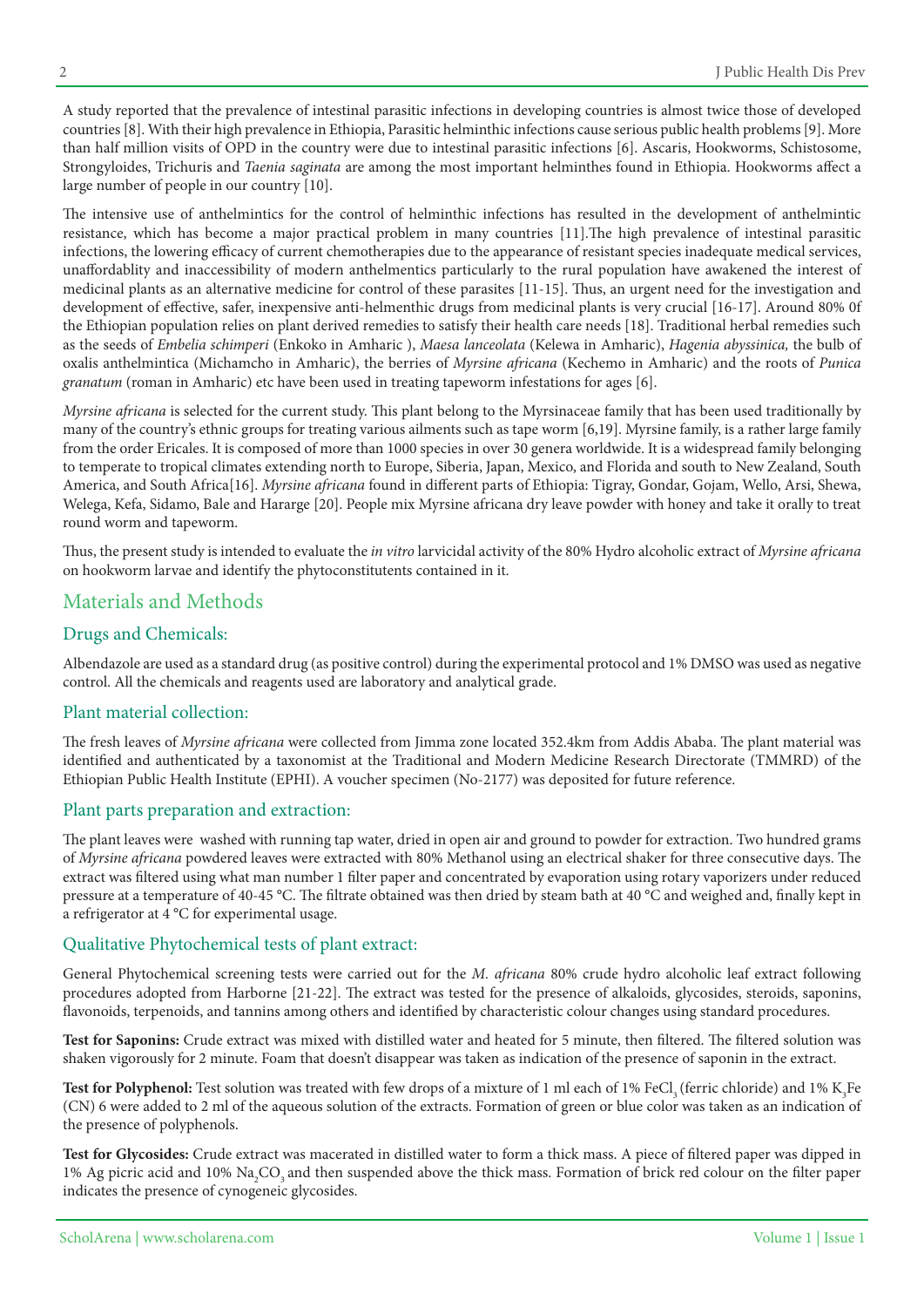Test for Alkaloides: Crude extract was mixed with 10ml of 1%HCl (hydrochloric acid) and heated for 30minute. It was cooled and filtered. To 1ml of the filtrate, 5 drops each of Mayer's and Draggendorff's reagents were added. Formation of white, yellow orange and white precipitate respectively indicated the presence of alkaloids in the extract

Test for Tannin: 2ml of ethanol extract was mixed with a few crystals of sodium nitrate. 3 drops of 0.1N HCl was added to extract solution. The formation brown colour indicates the presence of tannin.

Test for Steroids: 1.5% vaniline spray: The spray reagent is prepared by mixing equal volume of ethanol and sulphuric acid. Spray the TLC plate with reagent followed by heating in an oven at 90-100 °C for 2-3 minute. Brown spot indicates the presence of steroid.

Standard solution: Albendazole (200,100, 50, 25 and 12.5 µg mL-1) prepared from 20,000 µg mL-1of previously prepared stock solution) was administered as standard solution.

Test solution: Different concentrations (1000, 500,250,125 and 62.5 µg.mL-1) of methanol leaves extracts of M. africana were prepared from 100,000  $\mu$ g/ml of previously prepared stock solution. All the extracts and the standard drug solution were freshly prepared before starting the experiments.

Parasite acquisition: Hookworm parasites used in this study were obtained from a source population of 200 patients that visited Cheha Health Center Laboratory, Southern Nations Nationalities and Peoples Region of Ethiopia (SNNPR) located 180 km away from Addis Ababa. The site was chosen because it is known to be endemic for hookworm disease and has favorable condition. Diagnosis of the parasite was undertaken by standard microscopic techniques. A faecal sample that tested positive for both Strongyloides stercoralis and hookworm was excluded from the study. The diagnosis of the parasite was cross checked by two Laboratory technologists for confirmation.

**Larva preparation:** Harada-Mori technique was used to hatch the hook worm larva as follow; 1 gm of faeces was placed on Whatman filter paper No.1 and placed in a 15-ml Centrifuge tube containing 4 ml of distilled water was added to the bottom of the tube. To avoid fungal contamination Nystatin, an anti-fungal agent 10mg/ml was prepared and three drops of this solution was added to each tube [23]. The Tubes were kept for approximately 10 days at room temperature. The larva examination was commenced on the fifth day. To obtain enough number of larvas, the fluid was concentrated by low speed centrifugation (2,000 rpm for 10 minutes). The numbers of larvae present was ascertained by counting an aliquot. The volume was adjusted to achieve a concentration of one larva per microliter.

In vitro larvicidal Assay: The assay was carried out using a 96-well microtiter plate following methodology described by Gill [24]. Stock solutions of 80% methanolic crude extract of M. africana and albendazole were prepared at 100,000 and 20,000 microgram/ ml, respectively, in 1% DMSO and were serially diluted by two-fold to produce a series of dilutions. Aliquots (2μl) were added to 2% molten agar in a total volume of 200µl in individual wells of a 96-well micro titer plate. The final drug concentrations in the assay plates consisted of two-fold serial dilutions starting at 1000, 500, 250, 125 and 62.5  $\mu$ g mL-1for the plant and 200, 100, 50, 25 and 12.5 μg.mL-1 for the standard drug Albendazole. 1% DMSO was used as a negative control. Approximately 30 larvae (in30μl of distilled water) were added to each well, and the plates were maintained at a constant temperature of 25°C for 2 days. Then the larvae were stimulated to move by addition of 40μl of water warmed to 50 °C to each well; Individual larvae moving with a smooth sinusoidal motion were considered to be unaffected by the test substance and counted under a microscope. All assays were performed using triplicate assay wells at each drug concentration.

*In-* **vivo acute toxicity study:** Swiss albino female mice with a weight range between 20 and 25 g were divided into two groups of six test animals each. Four hours prior to the experiment, the animals were deprived of food for while water was given *ad libitum*. Mice in the negative control group received saline while the experimental group received a limit dose of 2,000 mg/kg of the 80% methanolic crude extract of *M. africana* orally. All animals were then strictly observed continuously for 24 hours, with due attention paid to the first 4 hours after treatment. Any overt signs of morbidity and mortality were recorded. The animals were kept for continual observation for up to 14 days thereafter [25].

#### Data analysis:

The dose-response data was analyzed using non-linear regression model (sigmoidal dose-response, GraphPad Prism; Graph Pad Software, Inc., San Diego, CA). Drug sensitivity data was expressed as lethal concentration  $(LC_{s0})$  values (with 95% confidence intervals). This is defined as the concentration of a drug required to kill 50% of the motile worms observed in wells of the micro titer plate.

#### Ethical Consideration:

Ethical approval was obtained from the ethics committee and Institutional Review Board (IRB), Faculty of Medicine, Addis Ababa University. All the study participants of the study gave informed consent before stool specimen was collected. Those with confirmed hookworm infection were treated free of charge.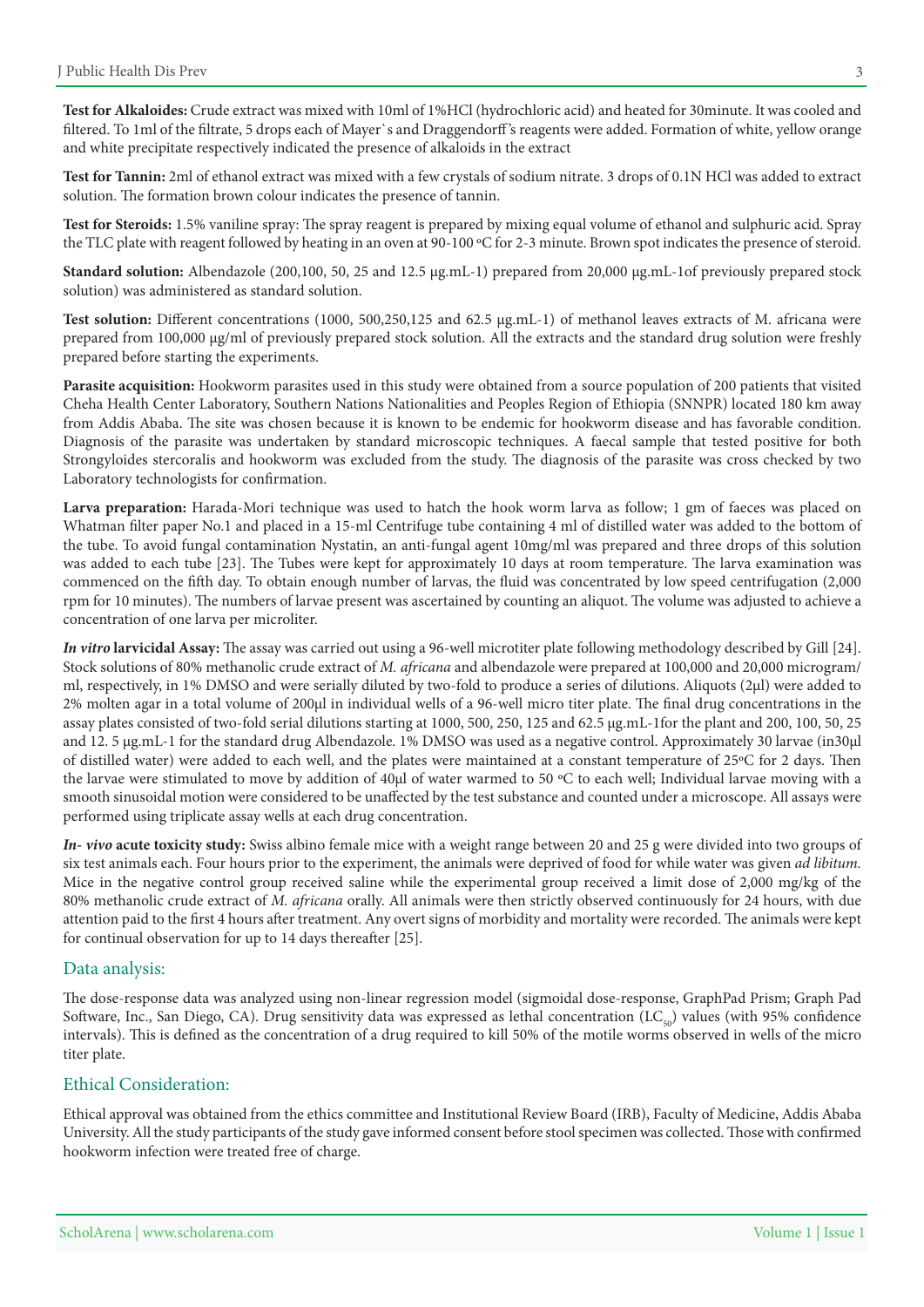# Results

#### In vivo acute toxicity study:

The experimental animals showed no clinical signs of toxicity and overt behavioral changes at the oral limit dose of 2,000 mg/kg the crude 80% Hydro alcoholic leaf extract of M. africana. Likewise, no mortality was recorded during the observation period of 14 days. Thus, the lethal dose  $(LD_{\nu\rho})$  of the plant extract was beyond 2000 mg/kg of body weight.

#### Phytochemical screening:

The percent yield of the extracts of Myrsine Africana was determined to be 8.4% (w/w). Results of preliminary phytochemical screening analysis revealed the presence of alkaloids, tannins, polyphenols, steroids, saponin and glycosides, from the 80% methanolicextracts of *M. africans* . The results are presented in Table 1.

| Class of compound | M. africana |
|-------------------|-------------|
| Saponins          | $(+)$       |
| Polyphenol        | $(+)$       |
| Steroids          | $(+)$       |
| Flavonoids        | $(-)$       |
| Alkaloids         | $(+)$       |
| Glycosides        | $(+)$       |
| <b>Tannins</b>    | $(+)$       |

 $(+)$  = present;  $(-)$  = absent

Table 1: Result of qualitative phytochemical analysis

#### In vitro larvicidal assay

The 80% Hydro-alcohol extracts M. africans exhibited larvacidial activity against hookworm.

|             | $LogLC_{50}$ |           | LC <sub>50</sub> (µg.mL-1) |                |
|-------------|--------------|-----------|----------------------------|----------------|
|             | Best fit     | Std error | Best fit                   | 95%CI          |
| M. africana | 2.338        | 0.03386   | 217.77                     | 185.1 to 255.9 |
| Albendazole | 1.636        | 0.03318   | 43.25                      | 36.66 to 51.03 |

Table 2: LC<sub>co</sub> of the crude extract and albendazole

The concentration required to produce 50% larval inhibition (LC<sub>S0</sub>) of the plant extract and the standard drug, albendazole were 217.77 and 43.25 µg.mL -1 respectively (Table 2).

| Concentration (µg.mL-1) | Albendazole |             |  |
|-------------------------|-------------|-------------|--|
|                         | % Lethal    | 95% CI      |  |
| 12.5                    | 22.2        | $13 - 31.5$ |  |
| 25                      | 28.5        | 17.8-38.9   |  |
| 50                      | 44.4        | 35.2-53.7   |  |
| 100                     | 66.7        | 57.4-76     |  |
| 200                     | 91.5        | 86-96.7     |  |

Table 3: Percent mortality of larvae at different concentration of standard drug albendazole

The standard drug albendazole inhibit larvae activity of the infective stage (L3) of hookworms. As the concentration of standard drug increases, the percent of hook worm larva mortality also increases (Table 3).

| Concentration (µg.mL-1) | M. africana |             |
|-------------------------|-------------|-------------|
|                         | % Lethal    | 95% CI      |
| 62.5                    | 22.2        | $13 - 31.5$ |
| 125                     | 26          | 20.4-38.8   |
| 250                     | 44.4        | 35.2-53.7   |
| 500                     | 81.5        | 72.2-90.7   |
| 1000                    | 98.8        | 93.3-104    |

**Table 4:** Percent mortality of larvae at different concentration of hydroalcoholic extract of M. africana

The crude extract of *M. africana* significantly (P<0.05) inhibit larvae activity of the infective stage (L3) of hookworms. Observation of the dose dependent effect of the extract also indicates that as the concentration of M. africana increases, the percent of hook worm larva mortality also increases (Table 4).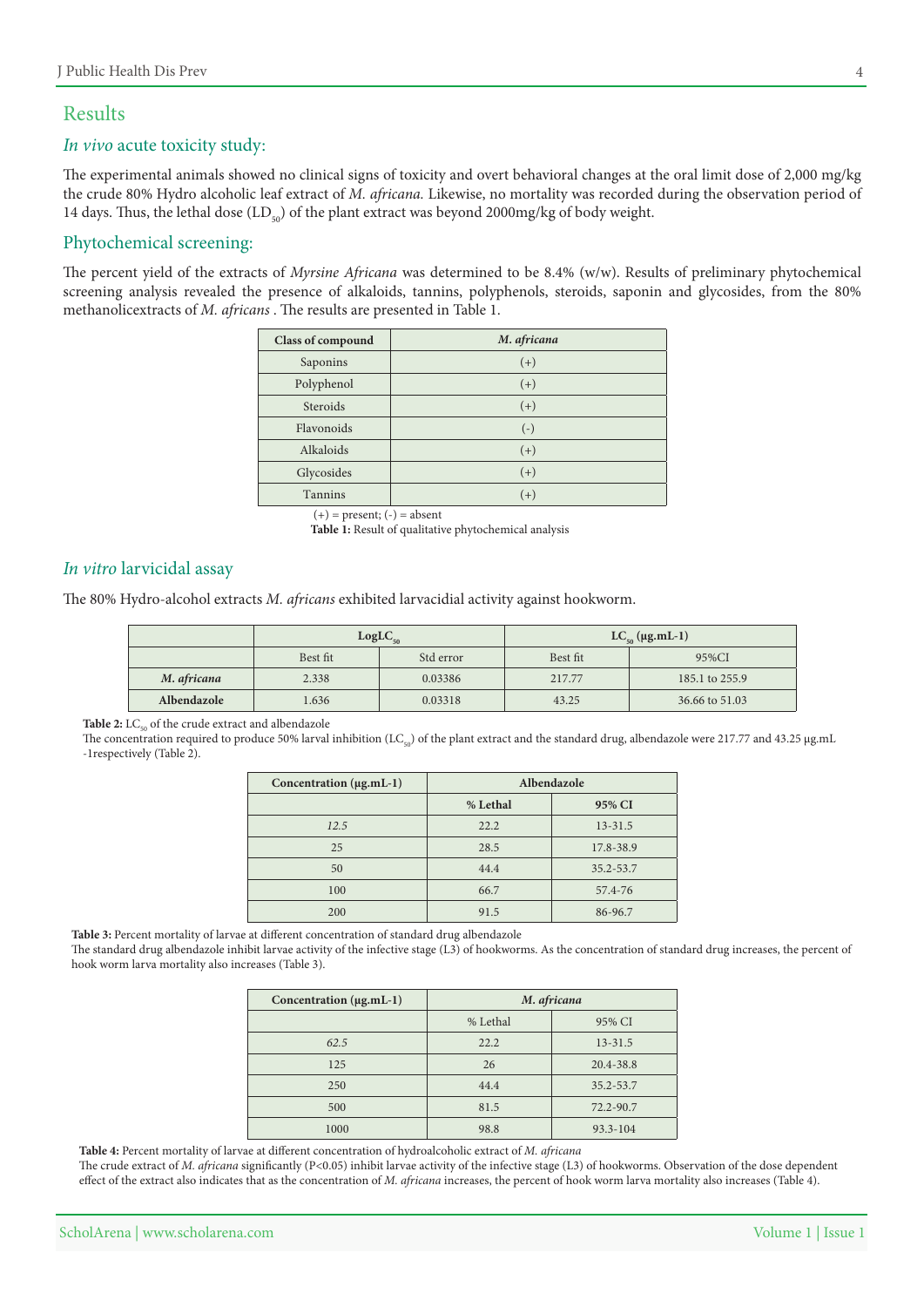

Fi**gure 1:** Larval mortality (%) vs. the base10 logarithm of the concentrations (µg/ml) the standard drug, Albenda-zole and the test solution of *Myrsine africana* 

The result also indicated that 80% Hydro-alcohol extracts of M. africana exhibited anthelmintic activity in dose-dependent manner  $(Figure 1)$ .

The mean percentage mortality was plotted against the logarithm of concentrations and the concentration killing 50% of the larvae  $(LC_{\epsilon_0})$  were determined from the graph using Microsoft Excel 2013 computer software.

# Discussion

Traditional medicines hold a great promise as source of easily available effective anthelmintic agents to the people, particularly in developing countries. The origin of many effective drugs has been found in the traditional medicines practices and in view of this it is important to undertake studies pertaining to screening of the traditional medicinal plants for their proclaimed anthelmintic efficacy. This study tries to evaluate in vitro helminthicidal activity of M. africana [26]. The use of in-vitro assay to evaluate antihelementhic activities of plants and plant extracts has two main advantages: lower cost compared to in vivo experiments and it can be conducted without interfering the physiological function of the host [27].

The acute toxicity test done on mice at limit dose of 2000 mg/kg indicated the safety of the 80% methanol extract of the plant as no overt signs of morbidity and mortality were recorded during the experimental period. In this experiment the result revealed that hydro alcoholic extract of Myrsine africana exhibited larvicidal effects on the hookworm larva. The LC50 concentration larval inhibition of the plant extract and the standard drug, albendazole were 217.77 and 43.25 µg.mL-1respectively. The concentration of extract seems a bit higher compared to standard drug, this is because extracts were crude that constituent many chemical activity. There is a need for further study to identify which specific chemical constituent has anthelmenthic activity and to understand the mechanism of action.

The larval development hasn't been affected in the absence of the plant extracts and albendazole. Although there are no studies conducted to evaluate Myrsine africana effects on hookworm larva, several studies indicated that Myrsine africana has anthelmenthic activity [28-32]. According to a study conducted by [33]. Taenia saginata was expelled from humans after dosing with aqueous or ethanolic extracts of *M. africana* fruits. An *In vitro* study by demonstrated that alcoholic extracts of *M. africana* fruits were highly efficacious against the nematode *Bunostomum trigonocephalum* and the cestode Taenia solium [31].

Previous studies have declared the importance of some secondary metabolites such as alkaloids, glycosides, terpenoids, tannins and flavonoids for showing anthelmintic activity of medicinal plants  $[4,33-34]$ . The presence of flavonoids, glycosides, saponins, alkaloids, tannins etc in the hydro- methanolic extract of M. Africana are were responsible phytochemical constituents for demonstrating anthelmintic activity of the methanolic extract of the plants as these groups of metabolites are detected. As a result, the anthelmintic activity of this plant could be attributed to these compounds together or independently. Another previous chemical study on the plant has also resulted in the isolation of benzoquinones, anthraquinones, and a triterpenoid saponins as well as new antifungal dialkylbenzoquinone analog from the fruits of the plant [35]. The mechanism of action of active compounds of Myrsine africana is not understood. But probably these compounds have direct effect on the larvae.

# Conclusion

The 80% Hydro alcoholic leaf extract of Myrsine africana possess anthelmintic activity that may support the usage of these plants by local traditional healers to treat hook worm infection. However, further research is required to study toxicity, mechanism of action, isolation identification and structure determination of pure chemical constituents and the effectiveness of the plant in vivo before it can be recommended for use in humans.

# Conflict of interest

The authors declared no conflict of interest.